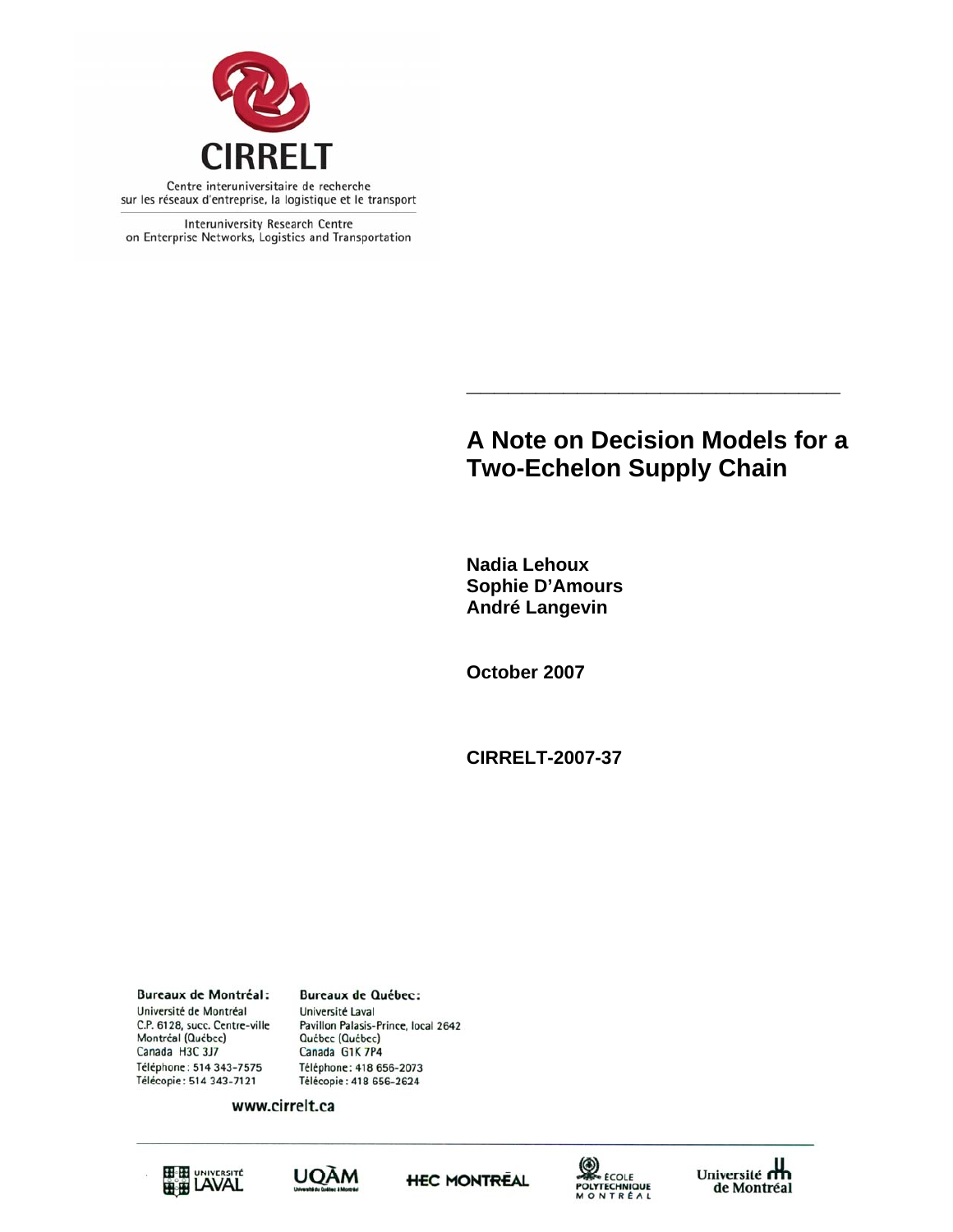# **A Note on Decision Models for a Two-Echelon Supply Chain Nadia Lehoux<sup>1</sup> , Sophie d'Amours1,3, André Langevin1,2**

- <sup>1</sup> Centre interuniversitaire de recherche sur les réseaux d'entreprise, la logistique et le transport (CIRRELT), Université de Montréal, C.P. 6128, succursale Centre-ville, Montréal, Canada H3C 3J7
- $2$  Département de mathématiques et génie industriel, École Polytechnique de Montréal, C.P. 6079, succursale Centre-ville, Montréal, Canada H3C 3A7
- 3 Département de génie mécanique, Université Laval, Pavillon Adrien-Pouliot, Sainte-Foy, Canada G1K 7P4

**Abstract.** With the current economic context, enterprises must improve collaboration with their suppliers or customers in order to better coordinate activities, exchange more information and respond adequately to client demand. In particular, collaboration models like Vendor Managed Inventory (VMI) or Collaborative Planning, Forecasting and Replenishment (CPFR) have been created and used to facilitate product and information exchange between partners. However, the setup of efficient inter-firm collaborations requires time and investment with no guarantee of the possible success or failure of the relationship. Therefore, it is necessary to identify and apply the best collaboration model for the context considered. In this paper we will study different collaboration strategies between a producer and a retailer in the pulp and paper industry. For this particular industrial context, we will analyze the value of different collaboration modes and their impact on the profit of each partner.

**Keywords**. Logistics, enterprise collaboration, producer-retailer relationship, contract.

**Acknowledgements.** Financial support for this work was provided by the "Fonds québécois de la recherche sur la nature et les technologies" (FQRNT) and by the Natural Sciences and Engineering Research Council of Canada (NSERC). This support is gratefully acknowledged.

**\_\_\_\_\_\_\_\_\_\_\_\_\_\_\_\_\_\_\_\_\_\_\_\_\_\_\_\_\_**

Results and views expressed in this publication are the sole responsibility of the authors and do not necessarily reflect those of CIRRELT.

Les résultats et opinions contenus dans cette publication ne reflètent pas nécessairement la position du CIRRELT et n'engagent pas sa responsabilité.

<sup>\*</sup> Corresponding author : nadia.lehoux@polymtl.ca

Dépôt légal – Bibliothèque nationale du Québec, Bibliothèque nationale du Canada, 2007

<sup>©</sup> Copyright Lehoux, D'Amours, Langevin and CIRRELT, 2007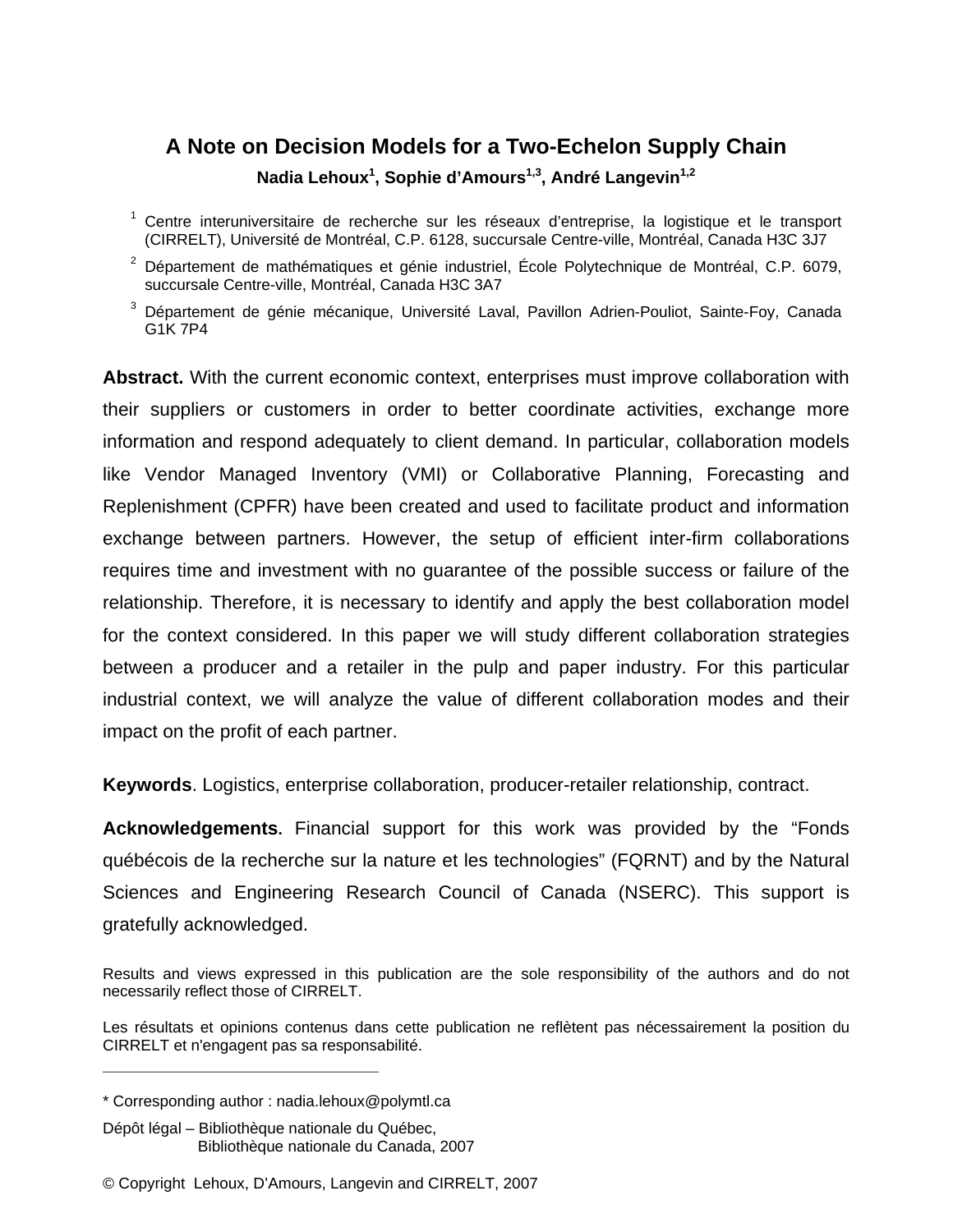#### **1 Introduction**

Considering the effects of globalization, incessant progress of technology and development of specialized markets where customers know exactly what they want, enterprises aim for more agility through creative partnership with their suppliers, distributors and retailers.

Enterprise collaboration can take multiple forms, depending on the enterprise's objectives and strategies. For example, a supplier and its retailer can tend towards Vendor Managed Inventory (VMI) collaboration, where the supplier is now responsible for managing the inventories of its products for the retailer. Collaborative Planning, Forecasting and Replenishment (CPFR) can also be used, where a joint demand forecast is used to better plan needs for the entire network. In every case, the success of the collaborative experience depends on the level of cooperation between players. Therefore, it is necessary to ensure that each partner makes decisions that are good for the entire network. The use of incentives is a tool to encourage this. Guaranteed volume, pricing agreements and quantity discounts are some examples of incentives that can be used. However, it is not easy to choose the right collaboration model or the best incentive to use within the partnership. These decisions are complex since an enterprise has more than one customer to satisfy and operates with a set of production and distribution constraints.

Our work considers this problem from a real industrial perspective. More precisely, we try to characterize the dynamic of the relationships between partners in the pulp and paper industry. The supply chain for this industrial sector is relatively complex because of the paper making process. While some enterprises control all of the activities from the forest to the final consumer, others work with subcontractors for specific operations. In all cases, high operational costs, international competition and new technologies motivate them to efficiently manage their network. For this context, we use logistics strategies, namely Make to Order (MTO), VMI, regular replenishment and CPFR, to develop decisional models for both a producer and a retailer. Then, via a set of operational parameters and decision variables, we proceed with numerical experiments in order to identify which collaboration model seems to be more efficient. The paper is organized as follows. In Section 2, a brief literature review is proposed. In Section 3, we describe the logistics strategies and the industrial case retained for our study. We also present the decision models developed, the notation used and the computational study. Finally, we offer some concluding remarks in Section 4.

#### **2 Literature review**

Many authors have discussed the potential key elements required to ensure efficient and viable collaboration across businesses within the supply chain. In particular, information sharing has been analyzed in the literature as a first step to better coordinate activities between partners. In all enterprise networks, members do not have access to the same information and they can choose to share this knowledge or not [5]. For example, the retailer can directly observe consumer consumption at the point of sales. If he chooses to keep this information for himself, the manufacturer will have to plan the production based on retailer orders and not on the real demand. In their study of the bullwhip effect, Lee *et al.* [8] demonstrate that this lack of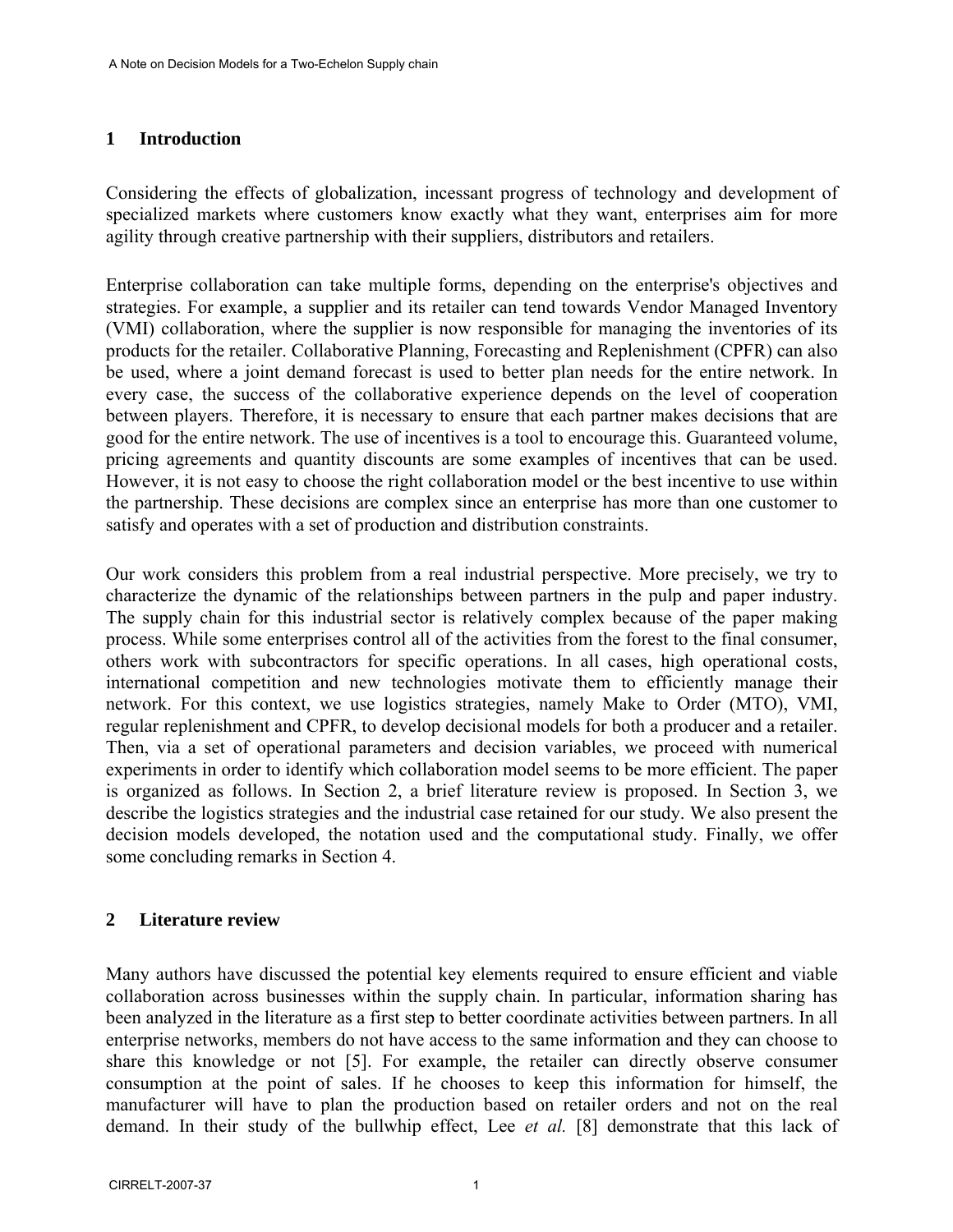information can lead to inefficient utilization of capacity, stock in excess or shortages, poor quality of service, etc. A detailed review on information sharing and supply chain coordination is presented by Chen [5] to better understand the role of information in achieving supply chain coordination.

Another key element for efficient and viable collaboration is that using appropriate logistics strategies can increase coordination in the enterprise network. For example, efficient consumer response (ECR) is an illustration of a strategy implemented by the food industry in which each partner collaborates in order to deliver the right product at the right place with the best price to customers. The different concepts of ECR can be grouped into three areas: demand management (category management), product replenishment (continuous replenishment) and enabling technology (EDI) [9]. VMI is another approach developed during the eighties in which the manufacturer is responsible for managing the inventories of its products for the client. This helps end stock-outs and facilitates better replenishment [1]. An interesting case study on the application of VMI to the household electrical appliances sector is presented by De Toni and Zambolo [6], in which they show how the implementation of the VMI model results in more benefits than traditional replenishment systems. Another strategy, CPFR, has been designed to improve the flow of goods from the raw material suppliers, to the manufacturer, to retailer shelves [16]. The idea is to share information such as sales history, product availability, lead times, etc., to better synchronize activities and eliminate excess inventory. It was also developed to rapidly identify any differences in the forecasts or inventory, in order to correct the problems before they negatively impact sales or profits. As Thron *et al.* [14] demonstrated, developing CPFR in the supply chain can lead to substantial benefit, depending on the context studied.

Every collaboration approach requires cooperation between partners in order to optimize the entire network. But in reality, participants may be tempted to pull out or trick the collaboration in their favor. This would be the case of an opportunist player who tries to impose the rules of the game or make decisions considering penalties and rewards locally rather than globally [13]. To avoid this kind of situation, it is often necessary to use incentives such as pricing agreements or quantity discounts to influence player decisions and tend towards an optimization of the global network. Many authors have studied these incentives applied to supply chain management. Cachon [3] presents a detailed review of these articles. The first incentive regularly studied considers the price charged by the manufacturer to the retailer. This is referred to as wholesale price. Cachon [4] demonstrates that, depending on the context, wholesale price can play a role in the coordination of the system. Another incentive is based on product returns, known as buyback contracts. The retailer can now return some or all the items ordered in exchange for compensation (see for example [2]). A different incentive concerns network revenue. With a revenue sharing contract, the retailer shares revenue generated from sales with his supplier in return for a lower supplier price (see for example [7]). In order to offer increased flexibility to the partner, the quantity flexibility contract is another incentive in which the retailer can adjust his order using more accurate knowledge of demand (see for example [15]). Frequently used, quantity discounts also encourage the buyer to order more than usual (see for example [10]). Several other incentives have been studied, having the same objective, coordinate player decisions and optimize supply chain profit. Each type of incentive commands a particular management cost, a different tolerance toward risk and different levels of information sharing.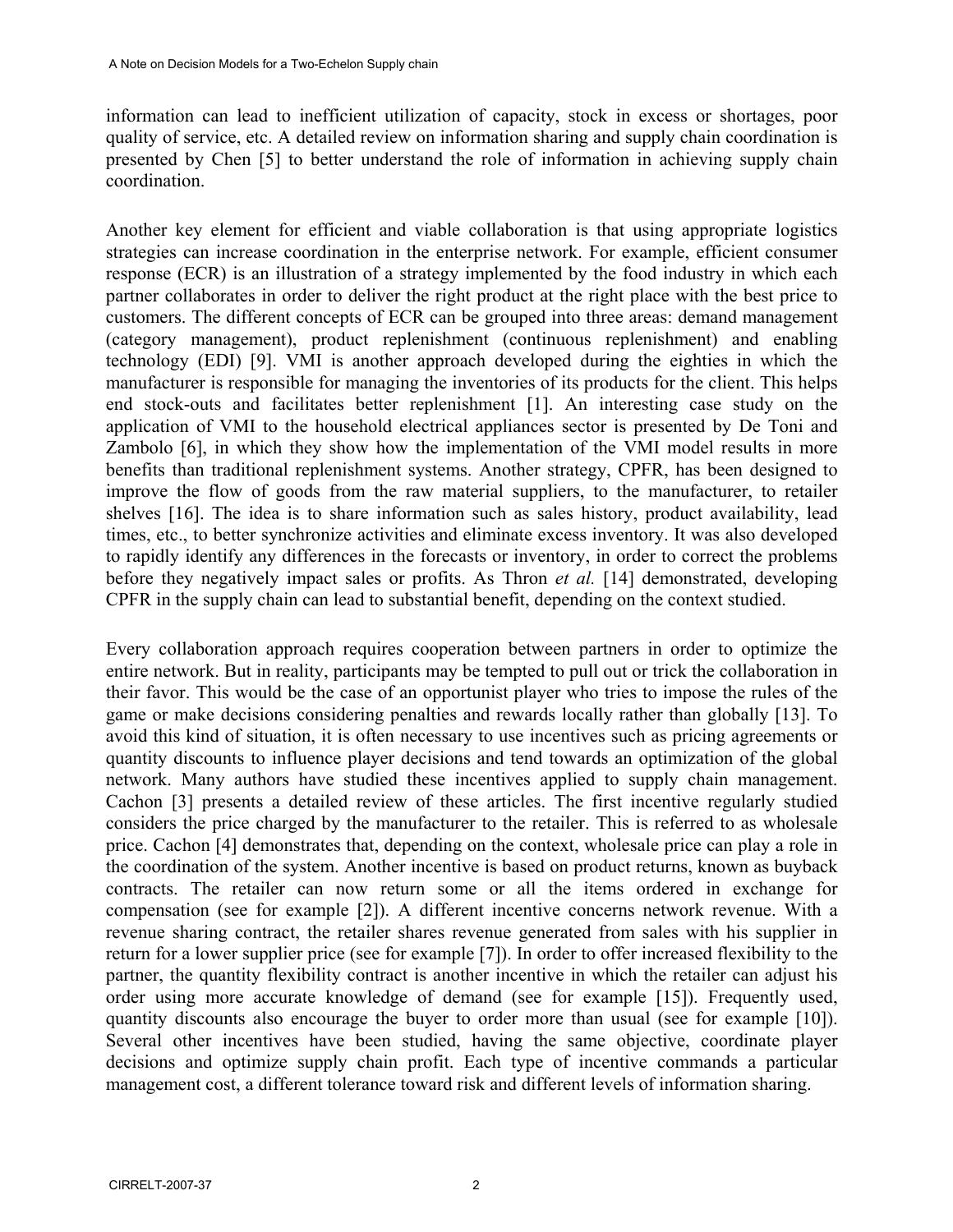It is however difficult to study inter-firm collaborations and incentives without considering their impact on production planning [12]. If a supplier makes a commitment to deliver a certain quantity, offers a lower sales price or provides some quantity discounts, he must consider operation cost, production and distribution capacities, lead times, etc., before making a decision. Otherwise, he will most likely not be able to respect the agreement. This is why the collaboration models presented in the next section include different operational parameters. By considering characteristics of production and distribution systems, we are able to develop decision models that reflect industrial reality.

### **3 Logistics strategies and decision models**

To better understand the collaboration dynamic and be able to identify a specific interaction model for a partnership between a producer and a retailer, four logistics strategies have been chosen: MTO, VMI, regular replenishment and CPFR. To improve our understanding of each of these strategies, we modeled them as mixed integer linear programs. Afterwards, we integrated them in a decision model from the point of view of both the retailer and producer. The idea is to illustrate the dynamic of the collaboration considering all the decisions faced by the partners. The development of a specific collaboration type will directly affect the way goods and information are exchanged between partners as well as how the partners make their planning decisions. Thus, enterprises will not make the same decisions if they base their collaboration on a CPFR method rather than a MTO system.

Each model has also been developed in order to address the pulp and paper industry perspective. More precisely, the case study concerns a producer of pulp and paper who decides to establish a partnership with one of its retailers. The producer has to satisfy the demand of this client and the demand of other retailers. The production system involves multiple stages. In very general terms, paper rolls and sheets are produced from trees or logs which are first chipped. The chips are mixed with chemicals and water to produce the pulp. The pulp is than transformed into jumbo rolls of paper. These paper rolls are large in size and cannot normally be kept in storage for long. They are therefore cut into smaller rolls or sheeted when needed. The production of these intermediate products (jumbo rolls) on parallel machines creates a bottleneck, consequently capacity and setup times must be considered [11]. For the other production stages, we consider sufficient capacity. During the delivery process, transportation capacity must also be considered and can be different from a period to another. In addition, some stock (small rolls and sheets) can be present in the system because of diversified demand for products. The retailer is a merchant, so he buys products from the producer, keeps them in stock and then sells them to the final consumer without transforming the product.

## *3.1 Description of the models*

For the specific industrial case described previously, seven decision models, describing the producer and the retailer planning processes, have been developed to study the four logistics strategies presented. The first two models concern the MTO mode, a traditional method that is not very collaborative but still frequently used. The producer manufactures the product after receiving the order from the retailer and then ships the merchandise. Because she cannot see the real demand at the point of sales, the producer has to plan the production based on different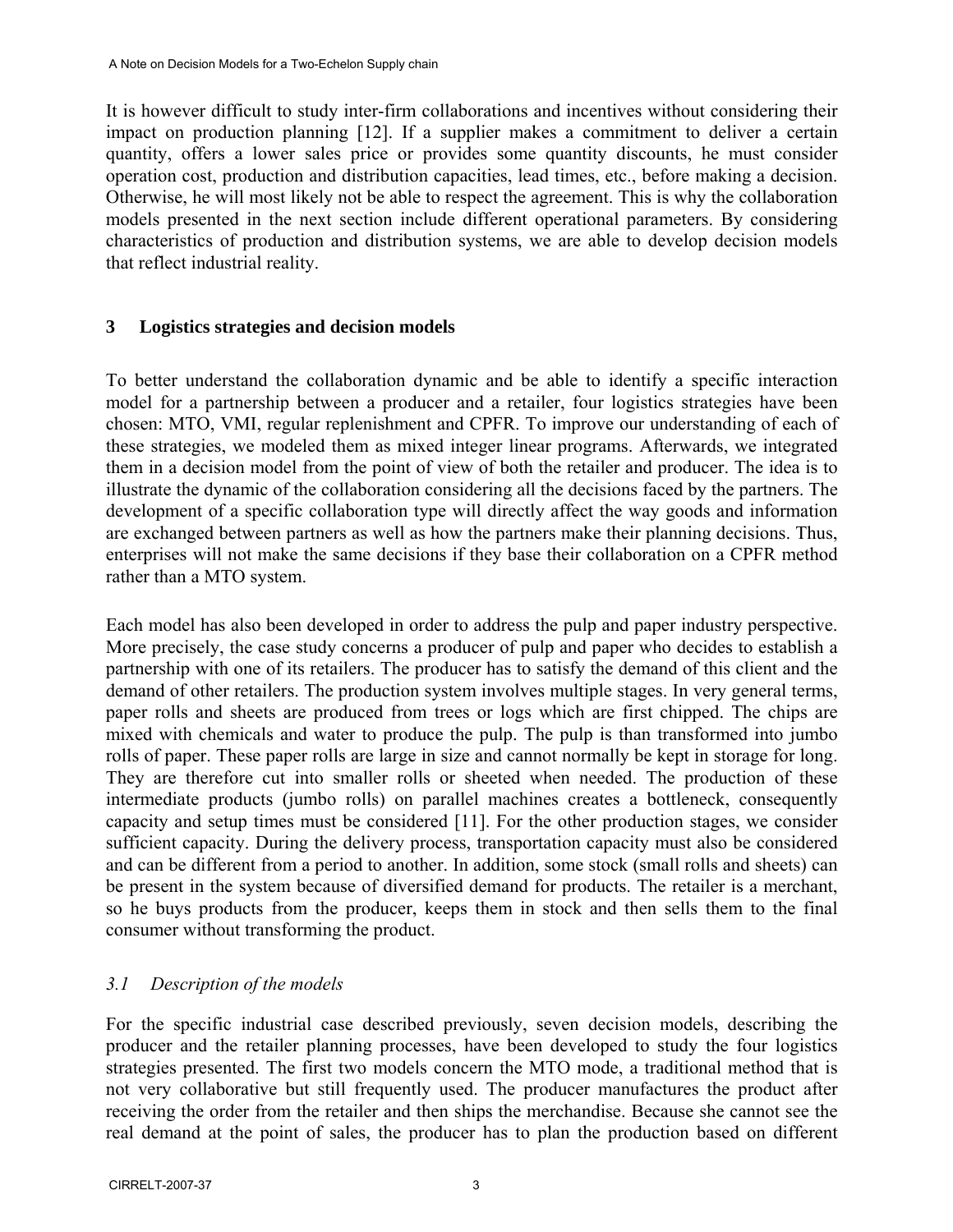retailer orders. The retailer can choose to order entirely from the producer or purchase the product from another supply source, depending on the price and lead time offered. The third and the fourth models are based on the VMI approach, in which the producer must maintain the partner's inventory levels. The producer must now consider inventory holding costs for its products at the retailer site. She also has to make sure that the inventory is sufficient so that the retailer will be able to satisfy his own demand. Real demand at the point of sales is again unknown, thus the production planning will be based on the stock consumption made by the partner. The retailer does not have to support ordering and inventory holding costs for the producer's products. Furthermore, the retailer has access to a second supply source if necessary (for example, if the producer's forecasts for stock consumption are wrong and the retailer does not have sufficient stock to satisfy demand). The fifth and sixth models concern regular replenishment. Deliveries are done regularly based on an order plan defined and updated by the retailer. This order plan, covering several days, is sent in advance to the producer, so the information can be integrated in the production planning to ensure that the retailer will receive his merchandise at the right moment. The last model is based on the CPFR method. Partners have to conjointly estimate the demand and then use the forecast in their planning. All the decisions will be made in order to maximize the profit of all the partners and respect each of their local constraints. A specific buying price is now unnecessary, because it represents revenue for one and a cost for the other. We also suppose that the retailer never uses the other supply source for this particular collaboration mode. Table 1 presents the different characteristics for each producer and retailer model.

| <b>MAKE TO ORDER, Producer model</b> |                                                                                                                                                                     |                                                   |  |
|--------------------------------------|---------------------------------------------------------------------------------------------------------------------------------------------------------------------|---------------------------------------------------|--|
| Activity                             | Description                                                                                                                                                         | Cost                                              |  |
| <b>Production</b>                    | -Production planning based on retailer<br>orders and demand of other clients<br>-Production lead time to satisfy retailer<br><b>MTO</b><br>-Capacity in each period | -Production cost including setup<br>cost          |  |
| Inventory                            | -Inventory holding capacity                                                                                                                                         | - Inventory holding cost for<br>finished products |  |
| <b>Distributio</b><br>n              | -Transportation lead time<br>-Transportation capacity                                                                                                               | -Delivery cost                                    |  |

| <b>MAKE TO ORDER, Retailer model</b> |                                                              |                                                                                                                                          |  |
|--------------------------------------|--------------------------------------------------------------|------------------------------------------------------------------------------------------------------------------------------------------|--|
| <i>Activity</i>                      | Description                                                  | Cost                                                                                                                                     |  |
| <b>Supply</b>                        | -Two supply sources with specific<br>products and lead times | -Buying price, can be different<br>from one source of supply to<br>another, depending on the product<br>and the period<br>-Ordering cost |  |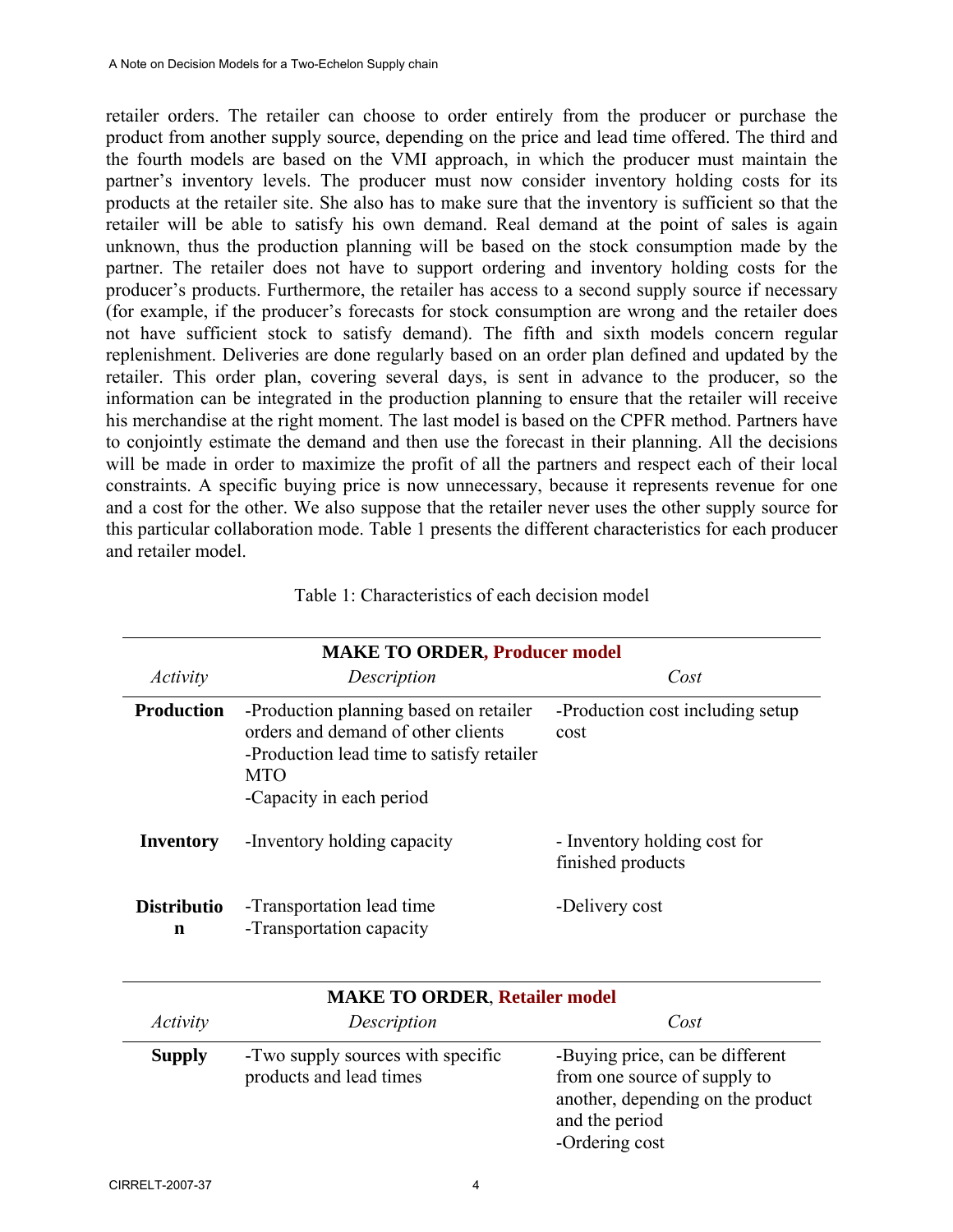| Inventory | -Inventory holding capacity |  |
|-----------|-----------------------------|--|
|           |                             |  |

# **Inventory** -Inventory holding capacity - Inventory holding cost

| <b>VMI, Producer model</b> |                                                                                                                                                    |                                                                                                                                            |  |
|----------------------------|----------------------------------------------------------------------------------------------------------------------------------------------------|--------------------------------------------------------------------------------------------------------------------------------------------|--|
| Activity                   | Description                                                                                                                                        | Cost                                                                                                                                       |  |
| <b>Production</b>          | -Production planning based on stock<br>consumption made by the retailer and<br>demand of other clients                                             | -Production cost including setup<br>cost                                                                                                   |  |
| Inventory                  | -Management of inventories for the<br>retailer<br>-Minimum and maximum level of<br>stock to respect at each period<br>- Inventory holding capacity | - Inventory holding cost for<br>finished products at the mill<br>- Inventory holding cost for<br>finished products at the retailer<br>site |  |
| <b>Distributio</b><br>n    | -Transportation lead time considered<br>in the production planning<br>-Transportation capacity                                                     | -Delivery cost                                                                                                                             |  |

| <b>VMI, Retailer model</b> |                                                         |                                                                                                                                                                               |
|----------------------------|---------------------------------------------------------|-------------------------------------------------------------------------------------------------------------------------------------------------------------------------------|
| <i>Activity</i>            | Description                                             | Cost                                                                                                                                                                          |
| <b>Supply</b>              | -Access to another supply source if<br>necessary        | -Buying price for replenishment<br>made by the producer<br>-Buying price if access to the<br>second supply source<br>-Ordering cost if order from the<br>second supply source |
| <b>Inventory</b>           | -No inventory management for the<br>producer's products | - Inventory holding cost for<br>products bought from the second<br>supply source                                                                                              |

| REGULAR REPLENISHMENT, Producer model |                                                                                                                                        |                                                               |
|---------------------------------------|----------------------------------------------------------------------------------------------------------------------------------------|---------------------------------------------------------------|
| Activity                              | Description                                                                                                                            | Cost                                                          |
| <b>Production</b>                     | -Production planning based on an<br>order plan and demand of other clients                                                             | -Production cost including setup<br>cost                      |
| Inventory                             | - Inventory holding capacity                                                                                                           | - Inventory holding cost for<br>finished products at the mill |
| <b>Distributio</b><br>n               | -Transportation lead time considered<br>in the production planning<br>- Deliveries based on the order plan<br>-Transportation capacity | -Delivery cost                                                |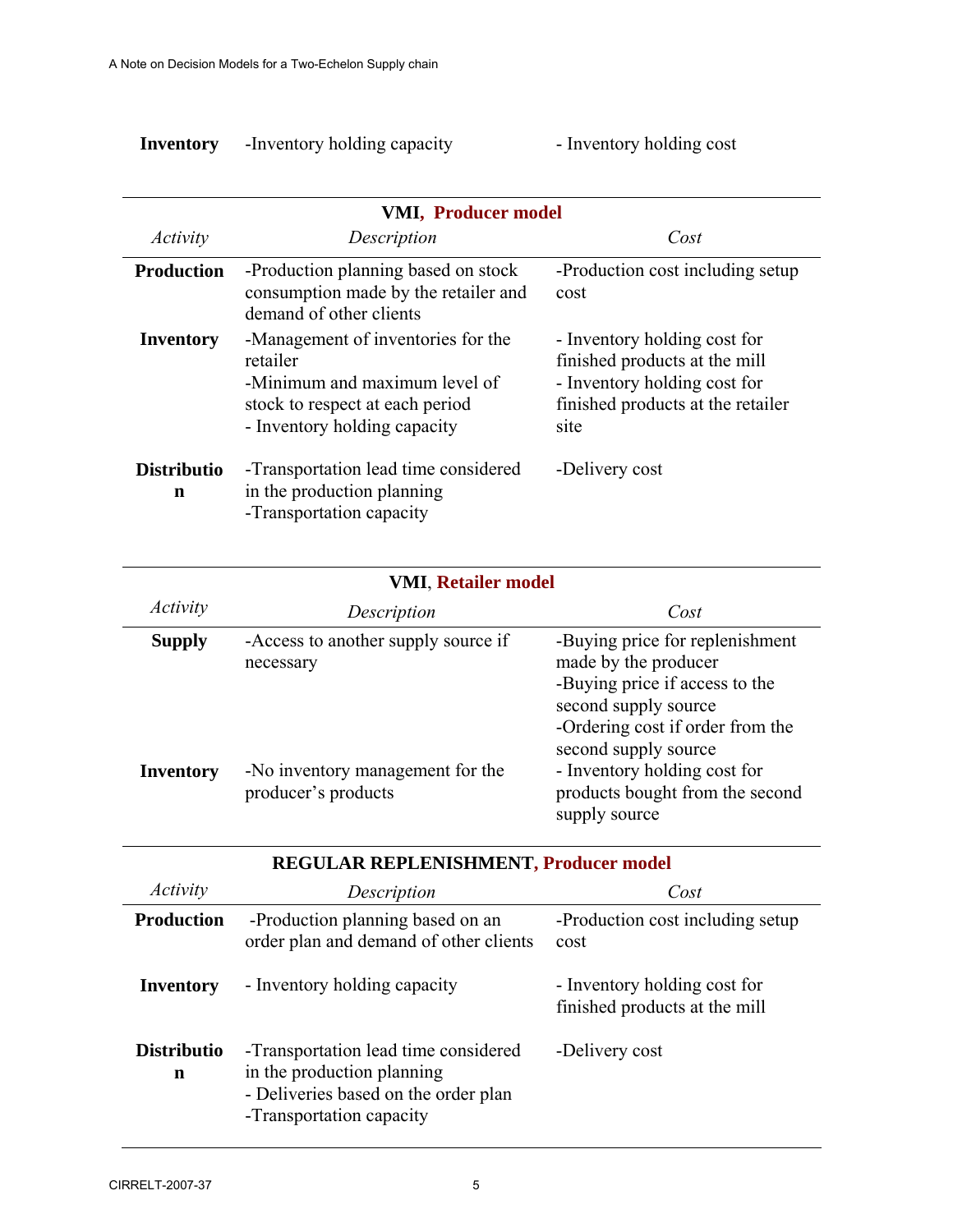| REGULAR REFLENISHMENT, Retailer model |                                                                                                                                                                                                              |                                                                                                                                                                                                                |  |
|---------------------------------------|--------------------------------------------------------------------------------------------------------------------------------------------------------------------------------------------------------------|----------------------------------------------------------------------------------------------------------------------------------------------------------------------------------------------------------------|--|
| Activity                              | Description                                                                                                                                                                                                  | Cost                                                                                                                                                                                                           |  |
| <b>Supply</b>                         | -Order plan covering several days sent<br>in advance<br>-Quantity delivered in accordance with<br>the order plan<br>-Access to another supply source if<br>necessary                                         | -Buying price for producer's<br>products<br>-Buying price if access to the<br>second supply source<br>-Ordering cost each time the plan<br>is sent<br>-Ordering cost if order from the<br>second supply source |  |
| <b>Inventory</b>                      | -Inventory holding capacity                                                                                                                                                                                  | - Inventory holding cost                                                                                                                                                                                       |  |
| <b>CPFR, Producer-Retailer model</b>  |                                                                                                                                                                                                              |                                                                                                                                                                                                                |  |
| <i>Activity</i>                       | Description                                                                                                                                                                                                  | Cost                                                                                                                                                                                                           |  |
| <b>Production</b><br><b>Inventory</b> | -Production planning based on joint<br>demand forecasts and demand of other<br>clients<br>-Capacity constraint considered in the<br>common decision model<br>-Optimization of all the stock of the<br>system | -Production cost including setup<br>cost<br>- Inventory holding cost for<br>finished products at the mill                                                                                                      |  |
| <b>Distributio</b><br>n               | -Transportation lead time considered<br>in the production planning                                                                                                                                           | - Inventory holding cost for<br>finished products at the retailer<br>site<br>-Delivery cost                                                                                                                    |  |

### **REGULAR REPLENISHMENT, Retailer model**

Using these models, we can now evaluate and compare each partner's profit. Depending on the logistics strategy used, the retailer or the producer decision model will be optimized first. More precisely, for the MTO and replenishment modes, the retailer determines the optimal quantity to order depending on the demand to satisfy and the inventory level. Next, based on the retailer's order and the demand of other clients, the producer optimizes the production planning in order to maximize the objective function. In the VMI mode, the producer determines the optimal quantity to produce and the quantity to ship to the retailer site. Next, using the quantity delivered by the producer, the retailer satisfies his own demand. The CPFR is a common model and all the decisions are made simultaneously.

## *3.2 Mathematical notation*

For each model, notation is as follows:

#### Set description

- $T =$  The length of the planning period
- $IP =$  The set of intermediate products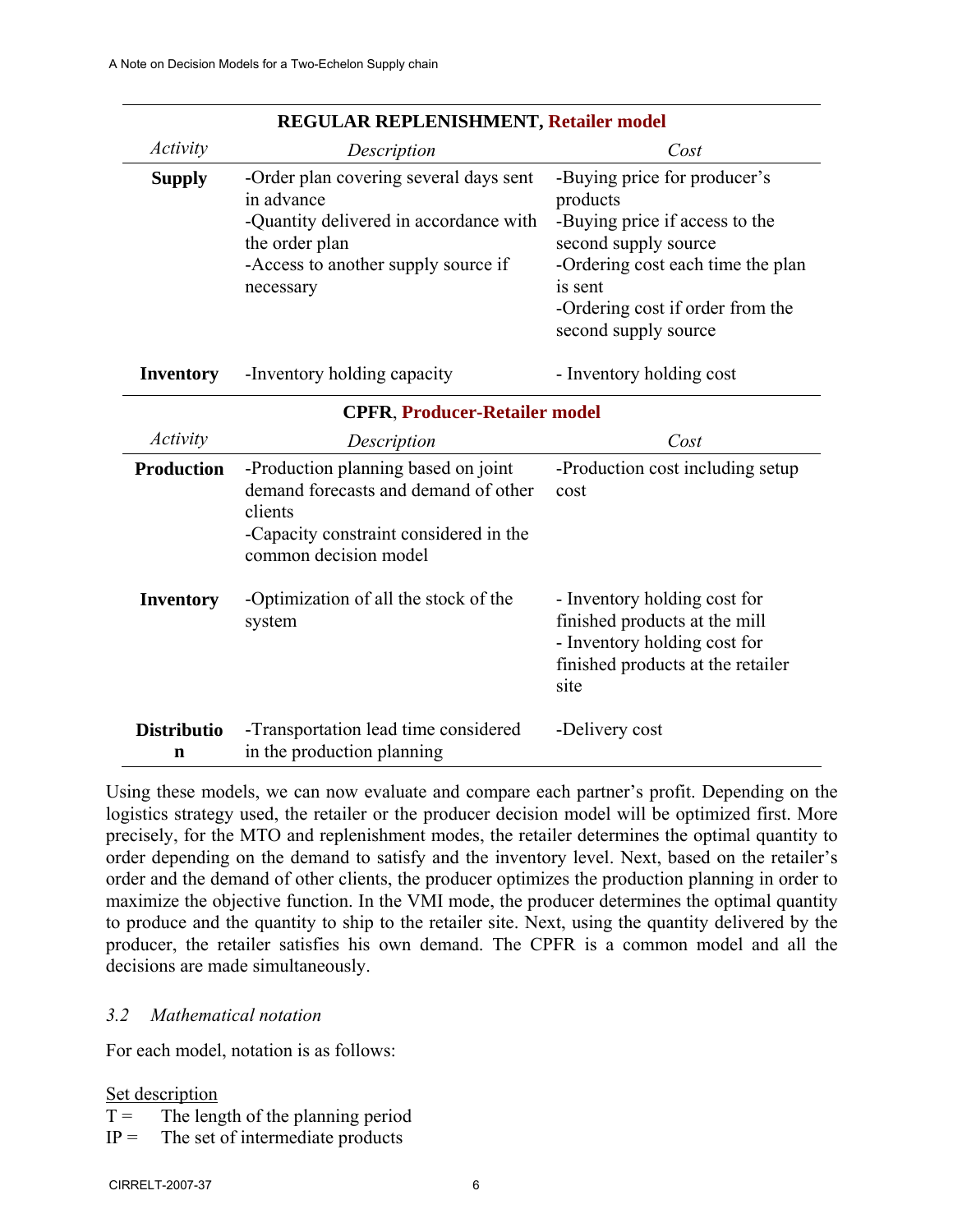- $Suc_i$ = The set of finished products that can be obtained from the intermediate products
- $FP =$  The set of finished products (FPF  $\cup$  FPS)
- FPF= The set of finished products proposed by the producer
- $FPS = The set of finished products proposed by the second supply source$
- $M =$  The set of machines that manufacture intermediate products

Parameter description

- $t =$  A planning period
- $\tau$  = Production lead time
- i= An intermediate or finished product
- $CF =$  Conversion factor indicating number of units of intermediate products to produce
- $a_{it}^{\text{m}}=$ Production capacity consumption rate of intermediate products at machine m at period t
- Ld= Transportation lead time of the producer
- LdS= Transportation lead time of the second supply source
- $r_i$ = Transportation resource absorption rate for finished products
- Tset<sub>i</sub><sup>m</sup>= Setup time to manufacture intermediate products on the machine m at the beginning of period t
- $d_{it}$ = Demand for finished products ordered by the other clients at period t
- $d_{it}^{\ c}$ Demand for finished products ordered by the retailer at period t
- $d_{it}^{cc}$  Demand for finished products ordered by the final consumer at period t
- stc<sub>it</sub><sup>c</sup>= Consumption forecast for the producer's finished products used by the retailer at period t
- $de_i^{\nc}$  Demand for finished products ordered by the final consumer and estimated by the partners at period t
- $C_t^m =$ Production capacity of machine m at period t
- Capt= Transportation capacity of a truck at period t
- $c_{it}$ <sup>m<sup>=</sup></sup> Production cost of the intermediate product on the machine m at period t
- $h_{it}$ = Inventory holding cost of the finished products at the mill at period t
- $h^{c}_{it}$ = Inventory holding cost of the finished products at the retailer site at period t
- Ctru= Transportation cost of finished products delivered to the retailer at period t
- Cord= Ordering cost of the retailer
- $pSS_{it}$ = Price for finished products proposed by the second supply source at period t
- $p_{it}$ = Price for finished products proposed by the producer at period t
- $pc_{it}$  Price for finished products proposed by the retailer to the final consumer at period t
- M= A large number

# Variable description

- $\pi_{it}^{m=}$ Binary variable equal to 1 if the product is manufactured on the machine m at period t,  $0$ otherwise
- $p_{it}^{\text{m}}=$ Binary variable equal to 1 if a setup for the product is made on the machine m at period t, 0 otherwise
- $Q_{it}$ = Quantity of finished products manufactured at period t
- $Q_{it}^{m}$  = Quantity of intermediate products manufactured on the machine m at period t
- $R_{it}$  Quantity of finished products shipped by the producer at period t
- $RC_{it}$  Quantity of producer's finished products received by the retailer at period t
- $QSS_{it}$  Quantity of finished products bought from the second supply source at period t
- $RSS_{it}$  = Quantity of finished products received by the retailer from the second supply source at period t
- $I_{it}$ = End of period inventory level of finished products at the mill at period t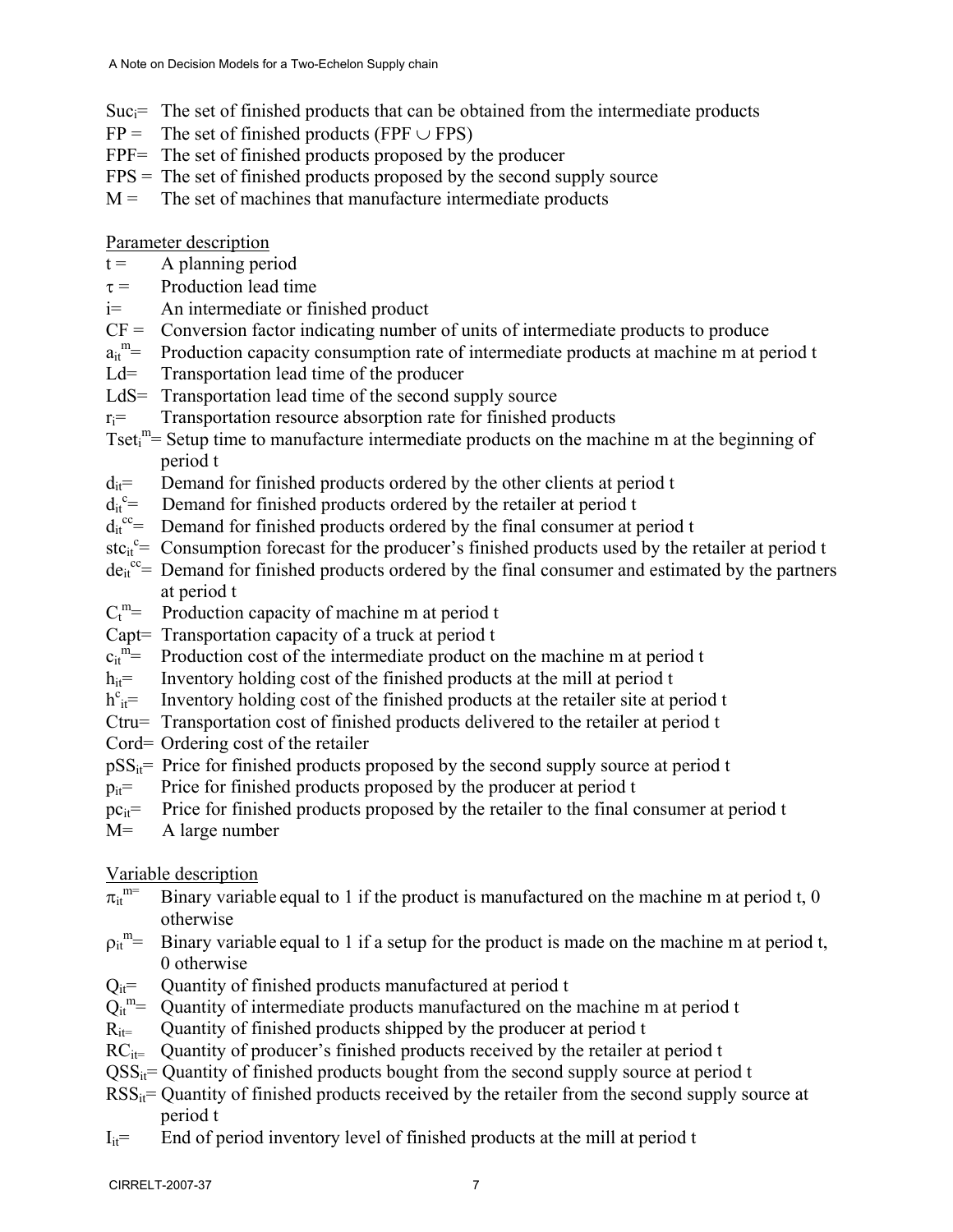$IF<sup>c</sup><sub>it</sub> =$  End of period inventory level of producer's finished products at the retailer site at period t

- $ISS<sup>c</sup><sub>it</sub> = End of period inventory level of finished products bought from the second supply source$ at period t
- Ntru $_t$ = Number of trucks needed at period t
- $\delta t$  = Binary variable equal to 1 if the retailer orders producer's finished products at period t, 0 otherwise
- δSSt = Binary variable equal to 1 if the retailer orders second supply source's products at period t, 0 otherwise

#### *3.3 Decision models based on MTO*

The first two models represent a relation in which the retailer orders according to his needs. Before ordering, the retailer must consider the buying price proposed by the producer and the one proposed by the second supply source. He also has to take into consideration the ordering cost, inventory holding cost and sales income. For the producer, the quantity of finished products to manufacture depends on the retailer demand and the demand of other clients. She also has to consider production, inventory and distribution costs, production and transportation capacities and sales income (the setup cost is included in the production cost).

*c it*

For the retailer, the decision model in a MTO mode is proposed as follows:

$$
Max \sum_{i \in T} \sum_{i \in F} d_i^{\alpha} pc_{ii} - \sum_{i \in T} Cord \delta_i - \sum_{i \in T} Cord \delta S_s - \sum_{i \in T} \sum_{i \in FPR} d_i^{\alpha} p_{ii} - \sum_{i \in T} \sum_{i \in FPR} SSS_{ii} pSS_{ii} - \sum_{i \in T} \sum_{i \in FPR} h_i^{\alpha} L_i^{\alpha} - \sum_{i \in T} \sum_{i \in FPS} h_i^{\alpha} LSS
$$
\n
$$
subject \ to
$$
\n
$$
RC_{it} + I F_{it-1}^c - I F_{it}^c = d_{it}^{cc} \qquad \forall i \in FP \notin FPS; \quad \forall t \in T
$$
\n
$$
RCS_{it} + I S S_{it}^c - I S S_{it}^c = d_{it}^{cc} \qquad \forall i \in FP \notin FPF; \quad \forall t \in T
$$
\n
$$
I F_{it}^c \leq RC_{it} + I F_{it-1}^c + I S S_{it-1}^c - I F_{it}^c - I S S_{it}^c = d_{it}^{cc} \qquad \forall i \in FPF \cap FPS; \quad \forall t \in T
$$
\n
$$
I S S_{it}^c \leq R S S_{it} + I S S_{it-1}^c \qquad \forall i \in FPF; \quad \forall t \in T
$$
\n
$$
I S S_{it}^c \leq R S S_{it} + I S S_{it-1}^c \qquad \forall i \in FPS; \quad \forall t \in T
$$
\n
$$
QSS_{it} = R S S_{it(t + t L dS)} \qquad \forall i \in FPPS; \quad \forall t \in T
$$
\n
$$
QSS_{it} = R S S_{it} \qquad \forall i \in FPPS; \quad \forall t \in T
$$
\n
$$
QSS_{it} \leq M \delta S, \qquad \forall i \in FPPS; \quad \forall t \in T
$$
\n
$$
QSS_{it} \leq M \delta S, \qquad \forall i \in FP \in FPS; \quad \forall t \in T
$$
\n
$$
Q_{it}^c \leq M \delta S, \qquad \forall i \in FP \cap FPS; \quad \forall t \in T
$$
\n
$$
Q_{it}^c \leq M \delta S, \
$$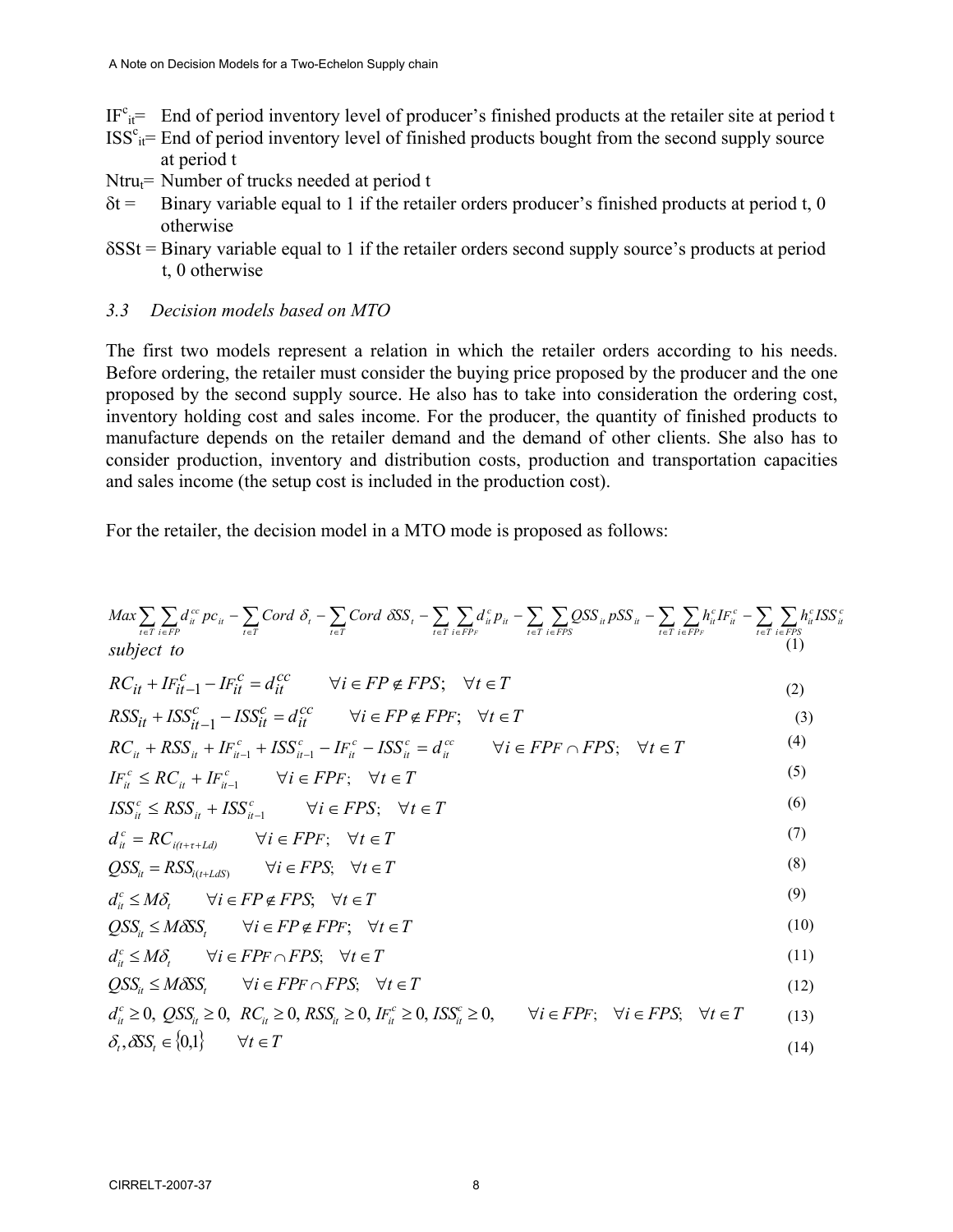The objective function (1) maximizes retailer profit. Constraints (2), (3) and (4) ensure flow conservation. Constraints (5) and (6) distinguish stock origin. Constraint (7) concerns the MTO mode, thus the retailer will receive his order after the production and transportation operations. If he purchases at the second supply source, a transportation lead time will be necessary (8). Finally, constraints (9), (10), (11) and (12) ensure an ordering cost if the retailer orders products.

For the producer, the decision model with a MTO mode has some similarities with the model presented by Rizk *et al.* [11]. Its formulation is:

$$
Max \sum_{t \in T} \sum_{i \in FP_F} d_{it}^c p_{it} + \sum_{t \in T} \sum_{i \in FP_F} d_{it}^c p_{it} - \sum_{t \in T} \left[ \sum_{m \in M} \left[ \sum_{i \in IP} c_{it}^m Q_{it}^m \right] + \sum_{i \in FP_F} h_{it} I_{it} \right] - Ctru \sum Ntru_t
$$
\n(15)

*subject to*

$$
\sum_{m} Q_{it}^{m} - \sum_{Suc_{i}} Q_{jt} / CF = 0 \qquad \forall i \in IP; \qquad \forall t \in T
$$
\n
$$
(16)
$$

$$
\sum_{\text{IP}} \pi_{it}^{\text{m}} \le 1 \qquad \forall m \in M; \quad \forall t \in T
$$
\n
$$
(17)
$$

$$
\pi_{it}^m \le \pi_{it-1}^m + \rho_{it}^m \qquad \forall m \in M; \quad \forall i \in IP; \quad \forall t \in T \setminus \{1\}
$$
\n
$$
(18)
$$

$$
\pi_{it-1}^m + \rho_{it}^m \le 1 \qquad \forall m \in M; \quad \forall i \in IP; \quad \forall t \in T \setminus \{1\}
$$
\n
$$
(19)
$$

$$
Q_{it} + I_{i(t-1)} - I_{it} - R_{it} = d_{it} \qquad \forall i \in FPF; \quad \forall t \in T \cup \{0\}
$$
\n
$$
(20)
$$

$$
R_{i(t+\tau)} = d_{it}^c \qquad \forall i \in FPF; \quad \forall t \in T
$$
\n
$$
(21)
$$

$$
a_{it}^{m} Q_{it}^{m} + \rho_{it}^{m} T s e t_{i}^{m} \le C_{t}^{m} \pi_{it}^{m} \qquad \forall m \in M; \quad \forall i \in IP; \quad \forall t \in T
$$
\n
$$
(22)
$$

$$
\sum_{i \in FP_F} r_i R_{it} \leq C \text{tru} \times N \text{tru}_t \qquad \forall t \in T
$$
\n
$$
(23)
$$

$$
Q_{it}^{m} \ge 0 \qquad \forall m \in M; \quad \forall i \in IP; \quad \forall t \in T
$$
\n
$$
(24)
$$

$$
Q_{it} \ge 0, I_{it} \ge 0, Ntru_t \ge 0, R_{it} \ge 0 \qquad \forall i \in FPF; \quad \forall t \in T
$$
\n
$$
(25)
$$

$$
\pi_{it}^m, \rho_{it}^m \in \{0,1\} \qquad \forall m \in M; \quad \forall i \in IP; \quad \forall t \in T
$$
\n
$$
(26)
$$

The objective function (15) maximizes the producer profit. Constraint (16) is used to calculate how many intermediate products are needed to manufacture finished products. Constraint (17) ensures that only one intermediate product is manufactured per period. Note that this constraint is imposed by the pulp and paper industry context. Constraints (18) and (19) make sure that a setup is made at each product change. Constraint (20) ensures flow conservation. Because of the MTO mode, constraint (21) specifies that the product is manufactured after order processing. Finally, constraints (22) and (23) indicate the production and transportation capacity to respect.

#### *3.4 Decision models based on VMI*

These two models represent a VMI relationship in which the producer is responsible for the inventory of the partner. The producer objective function is similar to (15), but now includes inventory holding cost for the products stocked at the retailer site. The replenishment is based on the stock consumption and inventory must be kept between a minimum and a maximum level. For the retailer, the buying price is the only one to consider when he uses the producer's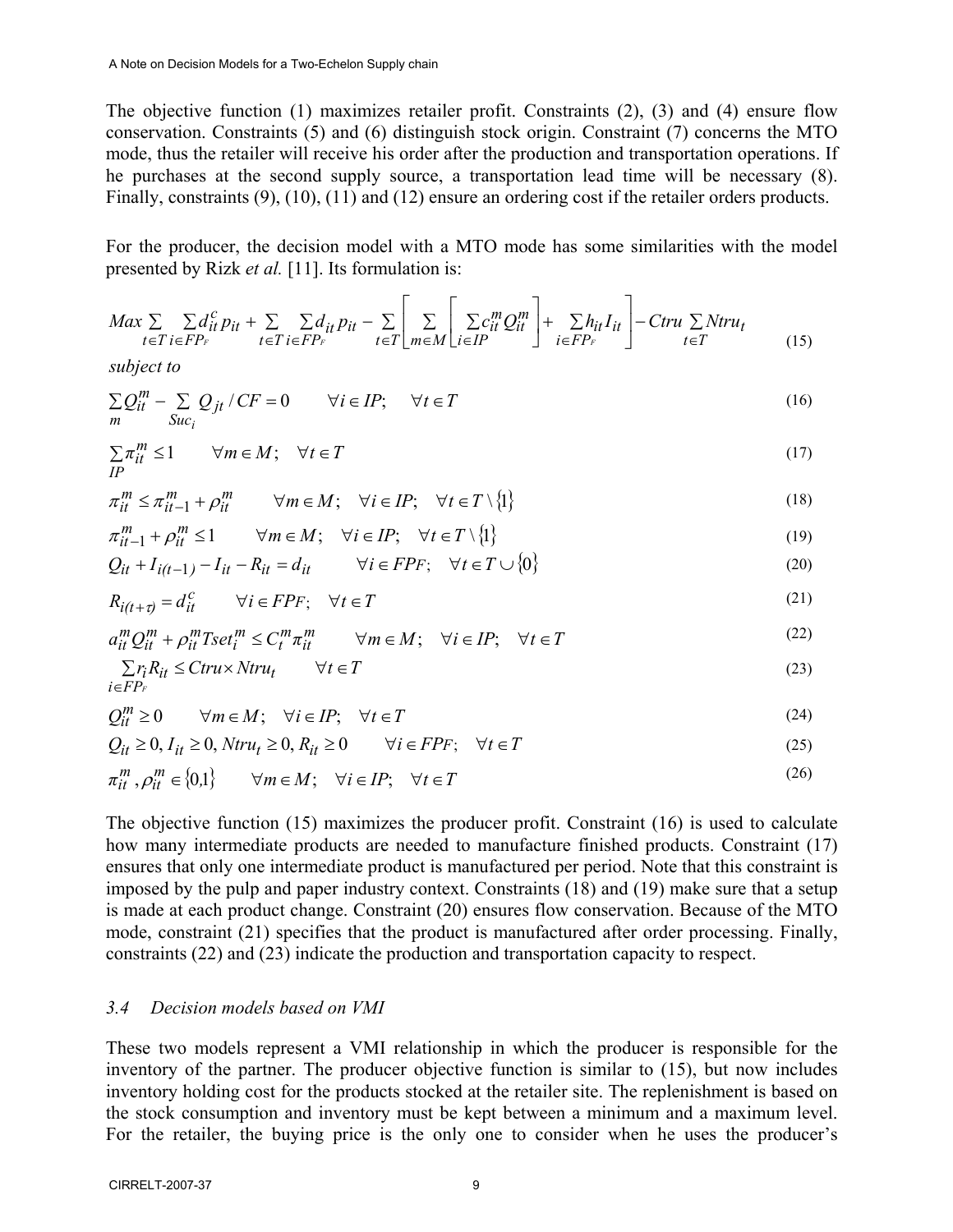products. However, if he chooses to buy some merchandise from the second supply source, ordering cost, buying price and inventory holding cost must be considered.

For the retailer, the new objective function is formulated as follows:

$$
Max \sum_{t \in T} \sum_{i \in FP} d_{it}^{cc} pc_{it} - \sum_{t \in T} \sum_{i \in FP_F} RC_{it} p_{it} - \sum_{t \in T} Cord \delta SS_t - \sum_{t \in T} \sum_{i \in FPS} QSS_{it} pSS_{it} - \sum_{t \in T} \sum_{i \in FPS} h_{it}^c ISS_{it}^c
$$
\n
$$
subject \ to \ (3-6, 8, 10, 12-14).
$$
\n
$$
(27)
$$

In the retailer VMI model, constraints (2), (7), (9) and (11) have been removed since the retailer does not have to manage inventory for the producer's products. Constraints (3), (4), (5), (6), (8), (10), (12), (13) and (14) are the same as in the MTO retailer model (in (13) and (14), variables not used are removed).

For the producer, the new formulation is:

$$
Max \sum_{t \in T} \sum_{i \in FP_F} stc_{it}^c p_{it} + \sum_{t \in T} \sum_{i \in FP_F} d_{it} p_{it} - \sum_{t \in T} \left[ \sum_{m \in M} \left[ \sum_{i \in IP} c_{it}^m Q_{it}^m \right] + \sum_{i \in FP_F} h_{it} I_{it} \right]
$$
  
- 
$$
\sum_{t \in T} \sum_{i \in FP_F} h_{it}^c I F_{it}^c - Ctru \sum_{t \in T} Ntru_t
$$
 (28)

 $subject to (16-20, 22-26) and$ 

$$
R_{i(t-Ld)} + I F_{it-1}^c - I F_{it}^c = st c_{it}^c \qquad \forall i \in FPF; \quad \forall t \in T \cup \{0\}
$$
\n
$$
(29)
$$

$$
s \le IF_{it}^c \le S \qquad \forall i \in FPF; \quad \forall t \in T
$$
\n
$$
(30)
$$

All constraints are the same as in the MTO producer model (except (21)), but two other constraints must be added: one for the flow conservation at the customer site (29) and one to keep inventory between a minimum (s) and a maximum (S) level (30).

#### *3.5 Decision models based on regular replenishment*

We suppose now that replenishment is made according to an order plan elaborated and updated by the retailer. The retailer has to consider ordering cost each time he sends the plan. The producer knows what the retailer wants several days in advance and must integrate this information in the production planning.

The decision model based on regular replenishment for the retailer is practically the same as the MTO model (1-6, 8, 10, 12-14), but the retailer will now receive his order exactly at the period he specified. So constraint (7) is replaced by (31). The new constraint to add is:

 $(21)$ 

$$
RC_{it} = d_{it}^c \qquad \forall i \in FPF; \quad \forall t \in T
$$
\n
$$
(31)
$$

Again, the decision model based on regular replenishment for the producer is practically the same as the MTO model (15-20, 22-26), except that constraint (21) is replaced by (32) since the producer knows in advance the order and has to deliver it at the right moment. The new constraint to add is: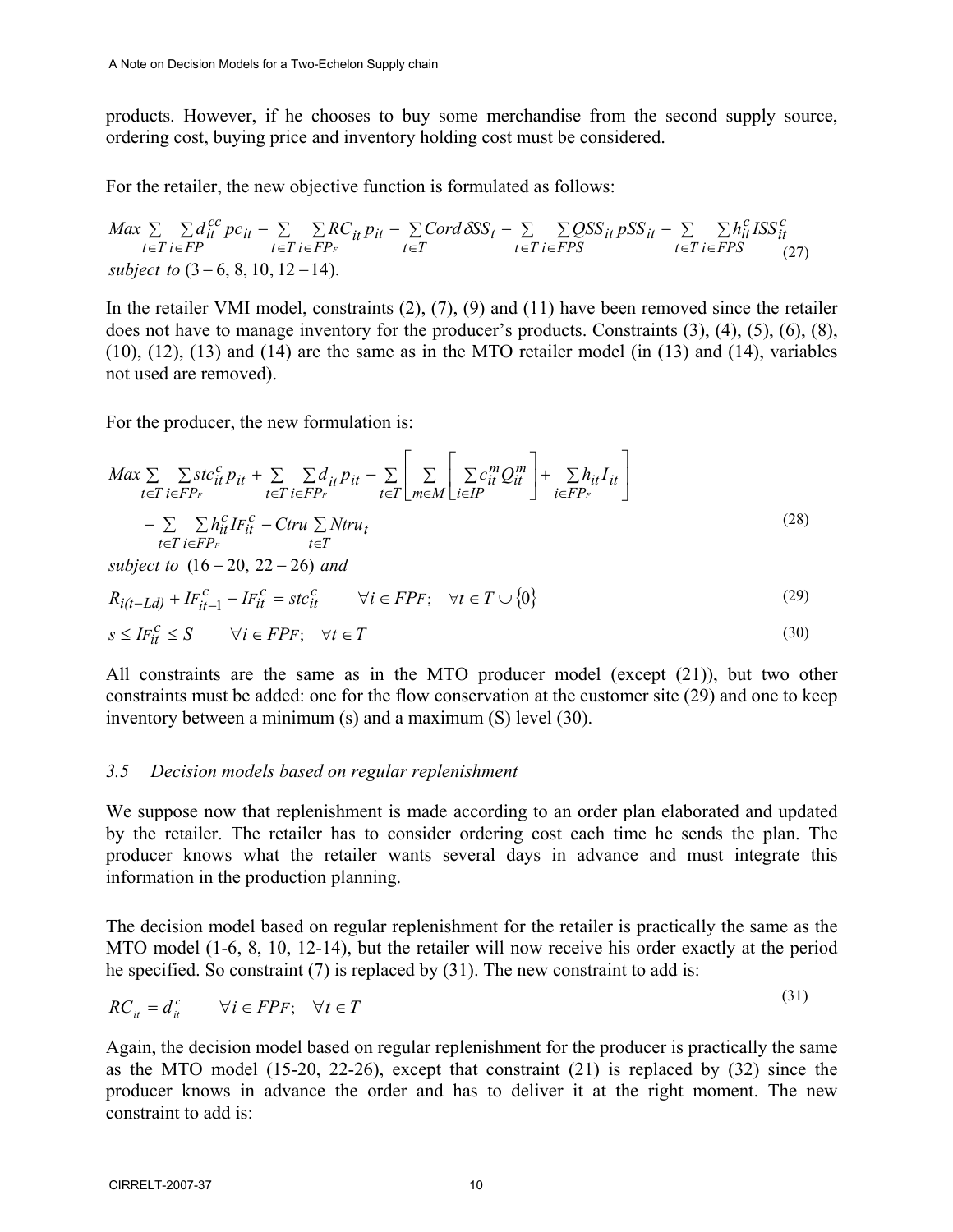$$
R_{i(t-Ld)} = d_{it}^c \qquad \forall i \in FPF; \quad \forall t \in T
$$
\n(32)

#### *3.6 CPFR decision model*

In the last model corresponding to the CPFR strategy, we simultaneously optimize the profit of each partner. The objective function (33) includes the revenues and costs of each partner. The buying price has been logically eliminated.

$$
Max \sum_{t \in T} \sum_{i \in FP_F} de_{it}^{cc} pc_{it} + \sum_{t \in T} \sum_{i \in FP_F} d_{it} p_{it}
$$
  
\n
$$
- \sum_{t \in T} \sum_{i \in FP_F} h_{it}^{c} I F_{it}^{c} - \sum_{t \in T} \left[ \sum_{m \in M} \sum_{i \in IP} c_{it}^{m} Q_{it}^{m} \right] + \sum_{i \in FP_F} h_{it} I_{it} \right] - C tru \sum N tr u_t
$$
  
\nsubject to (16 – 20, 22 – 26) and (33)

$$
R_{i(t-Ld)} + IF_{it-1}^c - IF_{it}^c = de_{it}^{cc} \qquad \forall i \in FPF; \quad \forall t \in T \cup \{0\}
$$
\n
$$
(34)
$$

The system planning is now based on a joint demand forecast (34). In addition, all the production and transportation constraints must be considered (constraints (16) to (20) and (22) to (26) in the MTO producer model). The second supply source is also removed from the model.

#### *3.7 Computational study*

We can now use all seven decision models to proceed with different computational studies in order to understand the impact of the collaboration model on the profit of each player. All the experiments used a rolling horizon of two weeks, with a known demand for the first week and an estimated one for the second week. Using this rolling horizon, each model is solved day by day, for a total period of one month. We consider the demand for twenty finished products grouped into four families, each family corresponding to one intermediate product. The producer and the second supply source offer the same products and lead times. In addition, we assume a production lead time of one period. Experiments are run on AMPL Studio (version 2004) and Cplex solver. The total system profit and the profit of each partner are used to compare each scenario and measure the impact of the collaboration model used by the network.

Our first experiments led us to some observations. To begin with, the CPFR model generates the higher total system profit because of the simultaneous optimization of both shipping and production costs. In particular, the CPFR shipping cost is 15 to 23 percent lower than the shipping cost of other models. The regular replenishment model is second best, since the producer is in a better position to optimize the production cost and the retailer does not have to pay an ordering cost at each period. The MTO and VMI modes obtain the lowest total system profit. This last observation is not necessarily obvious since the VMI approach is generally an efficient collaboration model for enterprise networks. In fact, we assumed an important stock level at the retailer site in order to guarantee a good service level (97%) and the inventory cost is thus considerable. It would be interesting to consider a stock level for the other retailer models in order to measure and compare its impact on the profit. A saving in shipping costs is nevertheless obtained with the VMI model.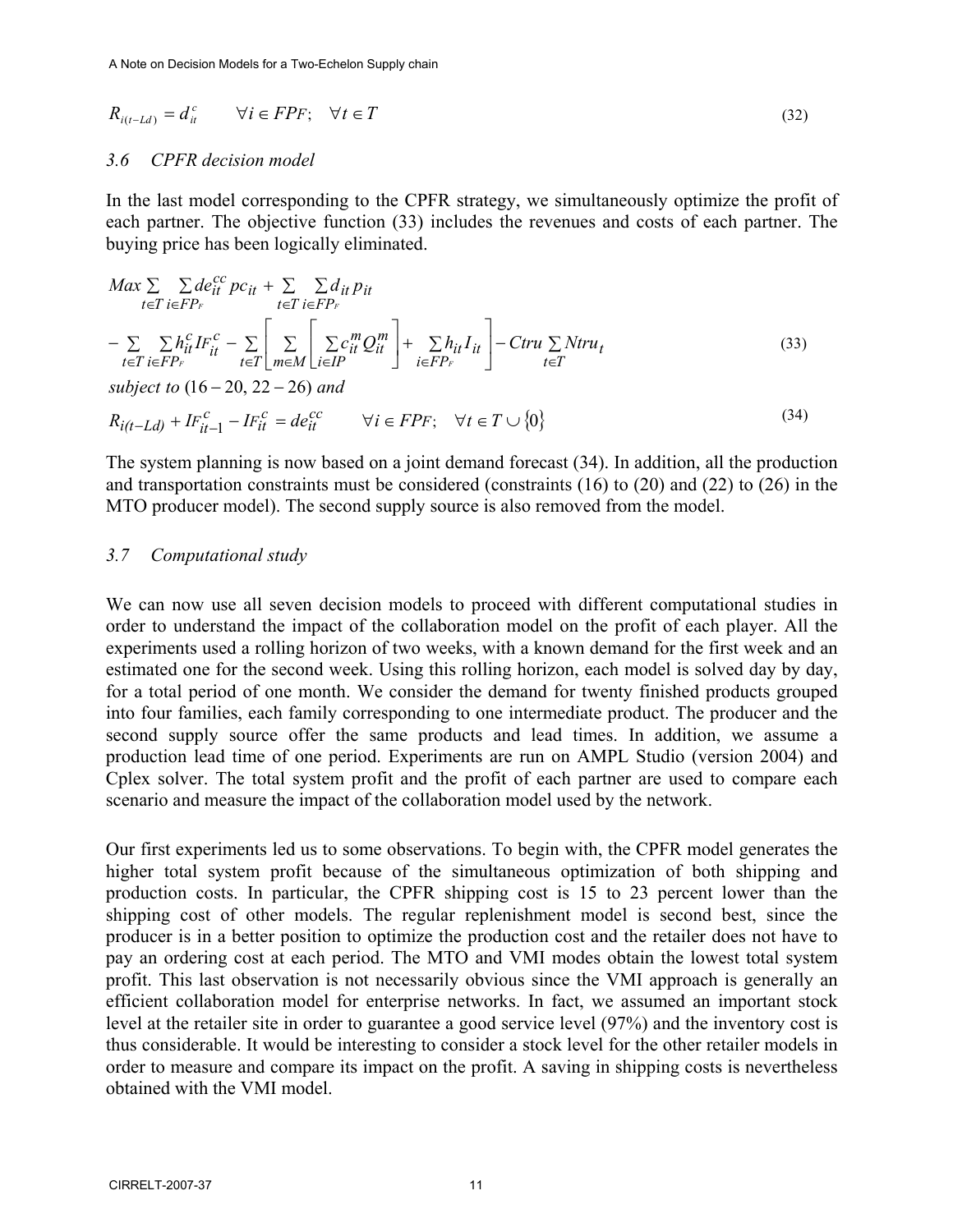Since it takes considerable time to solve the CPFR model and the VMI producer model, additional work is needed to improve the solution time. By using Cplex solver's options and parameters, we hope to reduce the solution time and experiment longer planning periods (six to twelve months). We will also proceed with different sensitivity analyses using price fluctuations, varying lead times and restrictions on the quantity ordered to understand the impact of these incentives on the network profit.

## **4 Discussion and conclusion**

In this article, we study different logistics strategies integrated in decision models. Our objectives are to evaluate collaboration dynamics and their impact on the decision making and profit of each partner. Four strategies are retained: MTO, VMI, regular replenishment and CPFR. For each one, we develop specific decision models from the point of view of both the retailer and producer. The parameters and variables used in the models are defined based on a real industrial case. Using different data and a rolling horizon of two weeks, we evaluate all the models in order to identify those with higher profit depending on the context studied.

All the operational costs associated with each collaboration strategy are included in the profit function of the players to correctly compare the models. However, we have not considered implementation costs in our current study. Since this cost can be very important for strategies with more interaction like the CPFR method, a specific fixed cost could be added to each profit function.

This paper contributes to illustrate the differences between each of the logistics strategies often used by industry. In developing and analyzing different decision models, we are now in a better position to understand all the dynamics of enterprise collaboration and the importance of the model chosen on current decision making. In the future, an industrial validation with real data will allow us to evaluate our methodology and verify if it is possible to identify the best collaboration model to use in a real context.

## **5 References**

[1] Baratt, Mark and Oliveira, Alexander (2001). "Exploring the experience of collaborative planning initiatives", International Journal of Physical Distribution & Logistics Management, 31(4), 266-289.

[2] Bernstein, Fernando and Federgruen, Awi (2005). "Decentralized Supply Chains with Competing Retailers Under Demand Uncertainty". Management Science. 50:1. 18-29.

[3] Cachon, Gerard P. (2003). "Supply Chain Coordination with Contracts", In Handbooks in operations research and management science, Volume 11, Elsevier, 229-339.

[4] Cachon, Gerard P. (2004). "The Allocation of Inventory Risk in a Supply Chain : Push, Pull, and Advanced-Purchased Discount Contracts", Management Science, 50(2), 222-238.

[5] Chen, Fangruo (2003). "Information Sharing and Supply Chain Coordination", In Handbooks in operations research and management science, Volume 11, Elsevier, 341-421.